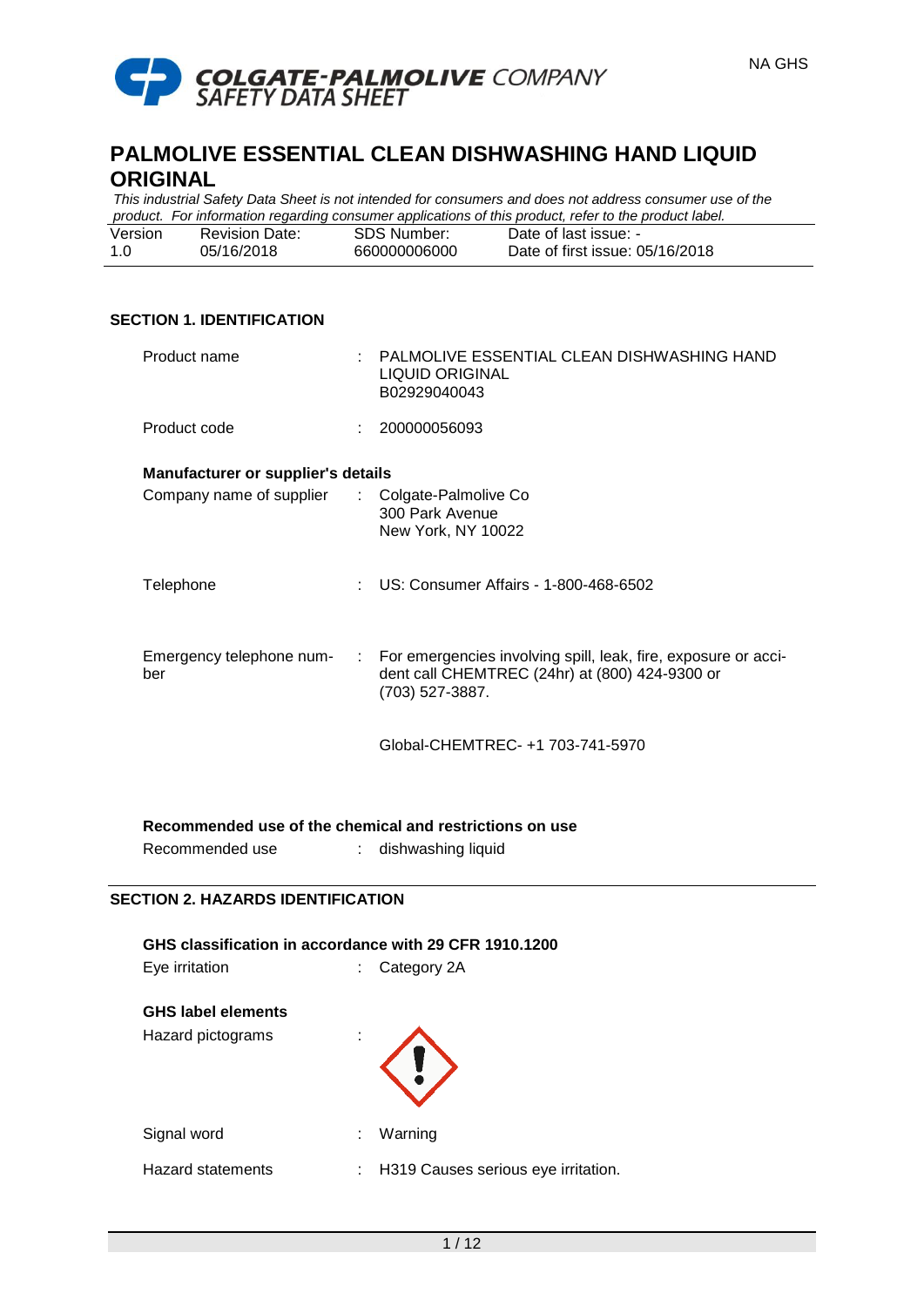

*This industrial Safety Data Sheet is not intended for consumers and does not address consumer use of the product. For information regarding consumer applications of this product, refer to the product label.*

|         |                       |              | in processes and construction to a gainering correspondence to the processes, and processes the construction |
|---------|-----------------------|--------------|--------------------------------------------------------------------------------------------------------------|
| Version | <b>Revision Date:</b> | SDS Number:  | Date of last issue: -                                                                                        |
|         | 05/16/2018            | 660000006000 | Date of first issue: 05/16/2018                                                                              |

| Precautionary statements | ٠<br><b>Prevention:</b><br>P264 Wash skin thoroughly after handling.<br>P280 Wear eye protection/ face protection.                                                                                                                                   |
|--------------------------|------------------------------------------------------------------------------------------------------------------------------------------------------------------------------------------------------------------------------------------------------|
|                          | Response:<br>P305 + P351 + P338 IF IN EYES: Rinse cautiously with water<br>for several minutes. Remove contact lenses, if present and easy<br>to do. Continue rinsing.<br>P337 + P313 If eye irritation persists: Get medical advice/atten-<br>tion. |

# **Other hazards**

None known.

# **SECTION 3. COMPOSITION/INFORMATION ON INGREDIENTS**

#### **Hazardous components**

| Chemical name                                       | ICAS-No.   | Concentration (% w/w) |
|-----------------------------------------------------|------------|-----------------------|
| AMMONIUM LAURYL SULFATE                             | 2235-54-3  | $>= 5 - < 10$         |
| AMMONIUM LAURETH SULFATE                            | 32612-48-9 | $>= 1 - 5$            |
| <b>SODIUM CHLORIDE</b>                              | 17647-14-5 | $>= 1 - 5$            |
| <b>LAURAMIDOPROPYLDIMETHYLAMINE</b><br><b>OXIDE</b> | 61792-31-2 | $>= 1 - 5$            |

### **SECTION 4. FIRST AID MEASURES**

| General advice          | Move out of dangerous area.<br>Show this safety data sheet to the doctor in attendance.<br>Do not leave the victim unattended.                                                              |
|-------------------------|---------------------------------------------------------------------------------------------------------------------------------------------------------------------------------------------|
| If inhaled              | If unconscious, place in recovery position and seek medical<br>advice.<br>If symptoms persist, call a physician.                                                                            |
| In case of skin contact | : If skin irritation persists, call a physician.<br>If on skin, rinse well with water.<br>If on clothes, remove clothes.                                                                    |
| In case of eye contact  | Immediately flush eye(s) with plenty of water.<br>Remove contact lenses.<br>Protect unharmed eye.<br>Keep eye wide open while rinsing.<br>If eye irritation persists, consult a specialist. |
| If swallowed            | : Keep respiratory tract clear.<br>Do not give milk or alcoholic beverages.<br>Never give anything by mouth to an unconscious person.<br>If symptoms persist, call a physician.             |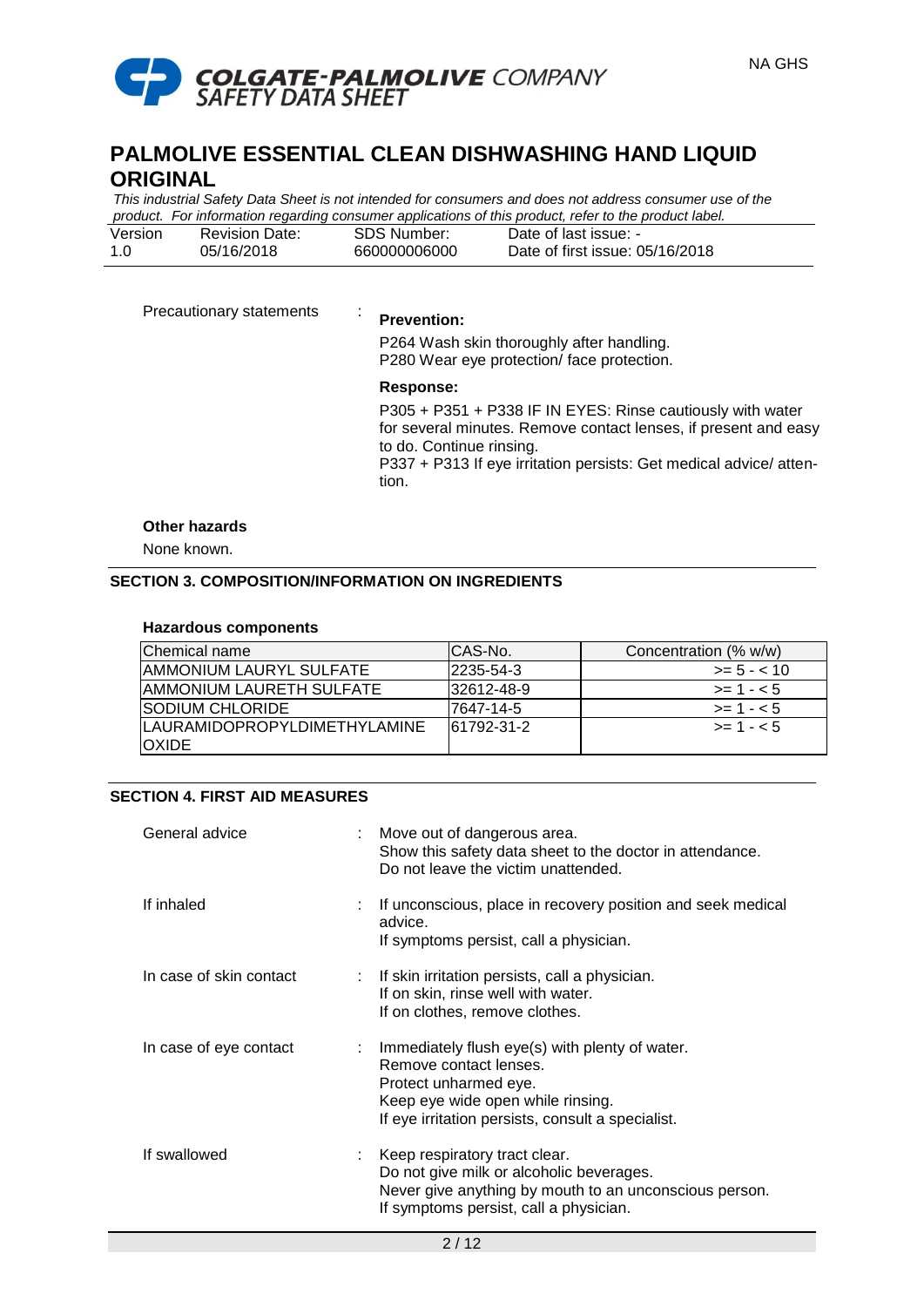

*This industrial Safety Data Sheet is not intended for consumers and does not address consumer use of the product. For information regarding consumer applications of this product, refer to the product label.*

| Version | <b>Revision Date:</b> | SDS Number:  | Date of last issue: -           |
|---------|-----------------------|--------------|---------------------------------|
| -1.0    | 05/16/2018            | 660000006000 | Date of first issue: 05/16/2018 |

| Most important symptoms<br>and effects, both acute and | Causes serious eye irritation. |
|--------------------------------------------------------|--------------------------------|
| delayed                                                |                                |

# **SECTION 5. FIREFIGHTING MEASURES**

| Unsuitable extinguishing<br>media                  | : High volume water jet                                                                                                                                                                                                         |
|----------------------------------------------------|---------------------------------------------------------------------------------------------------------------------------------------------------------------------------------------------------------------------------------|
| Specific hazards during fire-<br>fighting          | : Do not allow run-off from fire fighting to enter drains or water<br>courses.                                                                                                                                                  |
| ucts                                               | Hazardous combustion prod- : No hazardous combustion products are known                                                                                                                                                         |
| Further information                                | : Collect contaminated fire extinguishing water separately. This<br>must not be discharged into drains.<br>Fire residues and contaminated fire extinguishing water must<br>be disposed of in accordance with local regulations. |
| Special protective equipment :<br>for firefighters | Wear self-contained breathing apparatus for firefighting if nec-<br>essary.                                                                                                                                                     |

### **SECTION 6. ACCIDENTAL RELEASE MEASURES**

| tive equipment and emer-<br>gency procedures             |    | Personal precautions, protec-: Use personal protective equipment.                                                                                                                          |
|----------------------------------------------------------|----|--------------------------------------------------------------------------------------------------------------------------------------------------------------------------------------------|
| Environmental precautions                                | ÷. | Prevent product from entering drains.<br>Prevent further leakage or spillage if safe to do so.<br>If the product contaminates rivers and lakes or drains inform<br>respective authorities. |
| Methods and materials for<br>containment and cleaning up |    | Soak up with inert absorbent material (e.g. sand, silica gel,<br>acid binder, universal binder, sawdust).<br>Keep in suitable, closed containers for disposal.                             |

# **SECTION 7. HANDLING AND STORAGE**

| fire and explosion      | Advice on protection against : Normal measures for preventive fire protection.                                                                                                |
|-------------------------|-------------------------------------------------------------------------------------------------------------------------------------------------------------------------------|
| Advice on safe handling | : Do not breathe vapours/dust.<br>Avoid contact with skin and eyes.<br>For personal protection see section 8.<br>Smoking, eating and drinking should be prohibited in the ap- |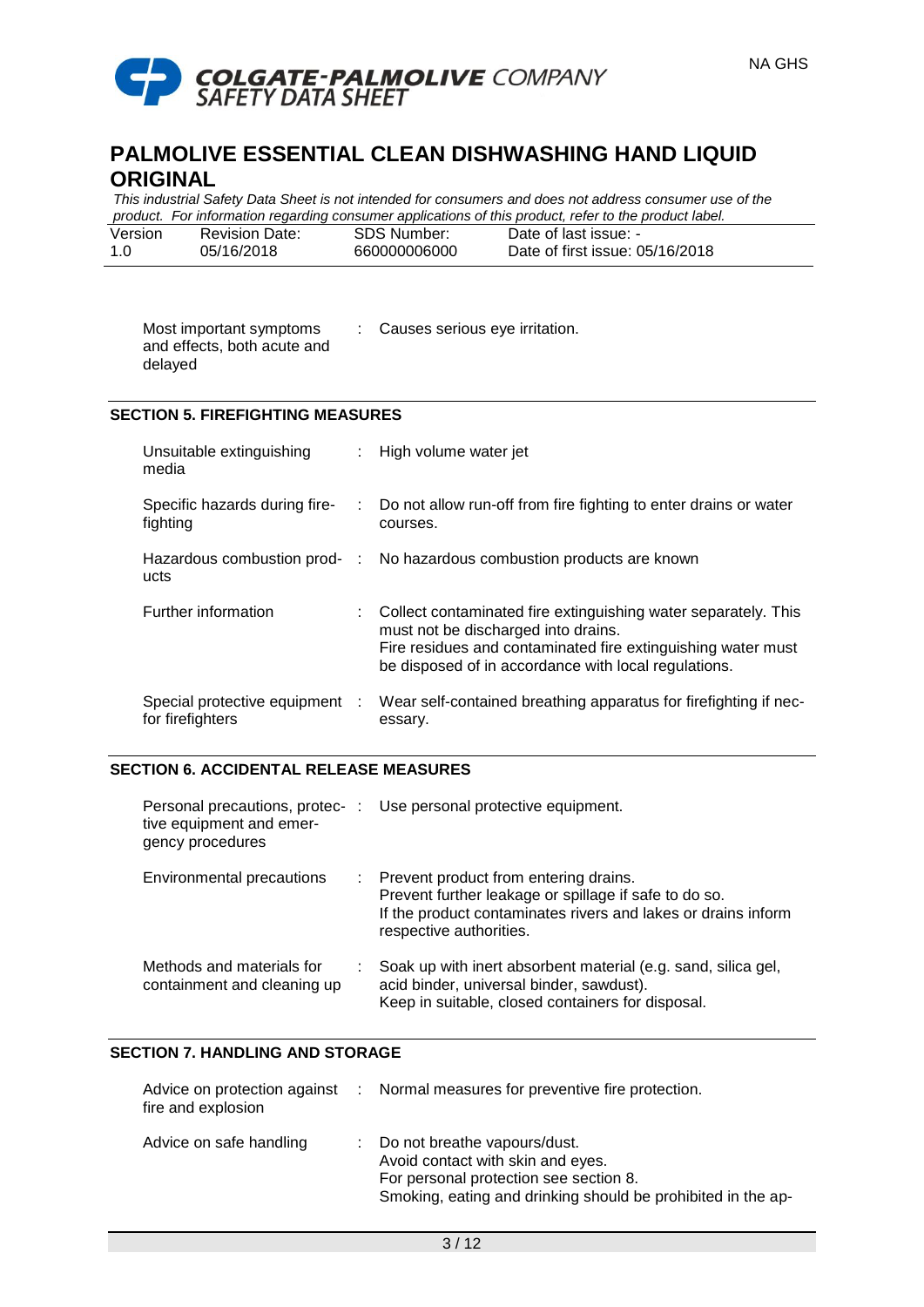

*This industrial Safety Data Sheet is not intended for consumers and does not address consumer use of the product. For information regarding consumer applications of this product, refer to the product label.*

| Version | <b>Revision Date:</b> | SDS Number:  | Date of last issue: -           |  |
|---------|-----------------------|--------------|---------------------------------|--|
| 1.0     | 05/16/2018            | 660000006000 | Date of first issue: 05/16/2018 |  |
|         |                       |              |                                 |  |

|                                                     | plication area.<br>Dispose of rinse water in accordance with local and national<br>regulations.                                                                                                                                                                                |
|-----------------------------------------------------|--------------------------------------------------------------------------------------------------------------------------------------------------------------------------------------------------------------------------------------------------------------------------------|
| Conditions for safe storage                         | Keep container tightly closed in a dry and well-ventilated<br>place.<br>Containers which are opened must be carefully resealed and<br>kept upright to prevent leakage.<br>Electrical installations / working materials must comply with<br>the technological safety standards. |
| Further information on stor-<br>÷.<br>age stability | No decomposition if stored and applied as directed.                                                                                                                                                                                                                            |

# **SECTION 8. EXPOSURE CONTROLS/PERSONAL PROTECTION**

| <b>Components with workplace control parameters</b>             |                                                                                                                                                  |  |  |  |  |
|-----------------------------------------------------------------|--------------------------------------------------------------------------------------------------------------------------------------------------|--|--|--|--|
| Contains no substances with occupational exposure limit values. |                                                                                                                                                  |  |  |  |  |
| Personal protective equipment                                   |                                                                                                                                                  |  |  |  |  |
| Respiratory protection<br>÷.                                    | No personal respiratory protective equipment normally re-<br>quired.                                                                             |  |  |  |  |
| Hand protection                                                 |                                                                                                                                                  |  |  |  |  |
| Remarks                                                         | The suitability for a specific workplace should be discussed<br>with the producers of the protective gloves.                                     |  |  |  |  |
| Eye protection                                                  | : Eye wash bottle with pure water<br>Tightly fitting safety goggles<br>Wear face-shield and protective suit for abnormal processing<br>problems. |  |  |  |  |
| Skin and body protection                                        | : Impervious clothing<br>Choose body protection according to the amount and con-<br>centration of the dangerous substance at the work place.     |  |  |  |  |
| Hygiene measures                                                | : When using do not eat or drink.<br>When using do not smoke.<br>Wash hands before breaks and at the end of workday.                             |  |  |  |  |

# **SECTION 9. PHYSICAL AND CHEMICAL PROPERTIES**

| Appearance | $:$ liquid   |
|------------|--------------|
| Colour     | : blue green |
| рH         | : 7.1        |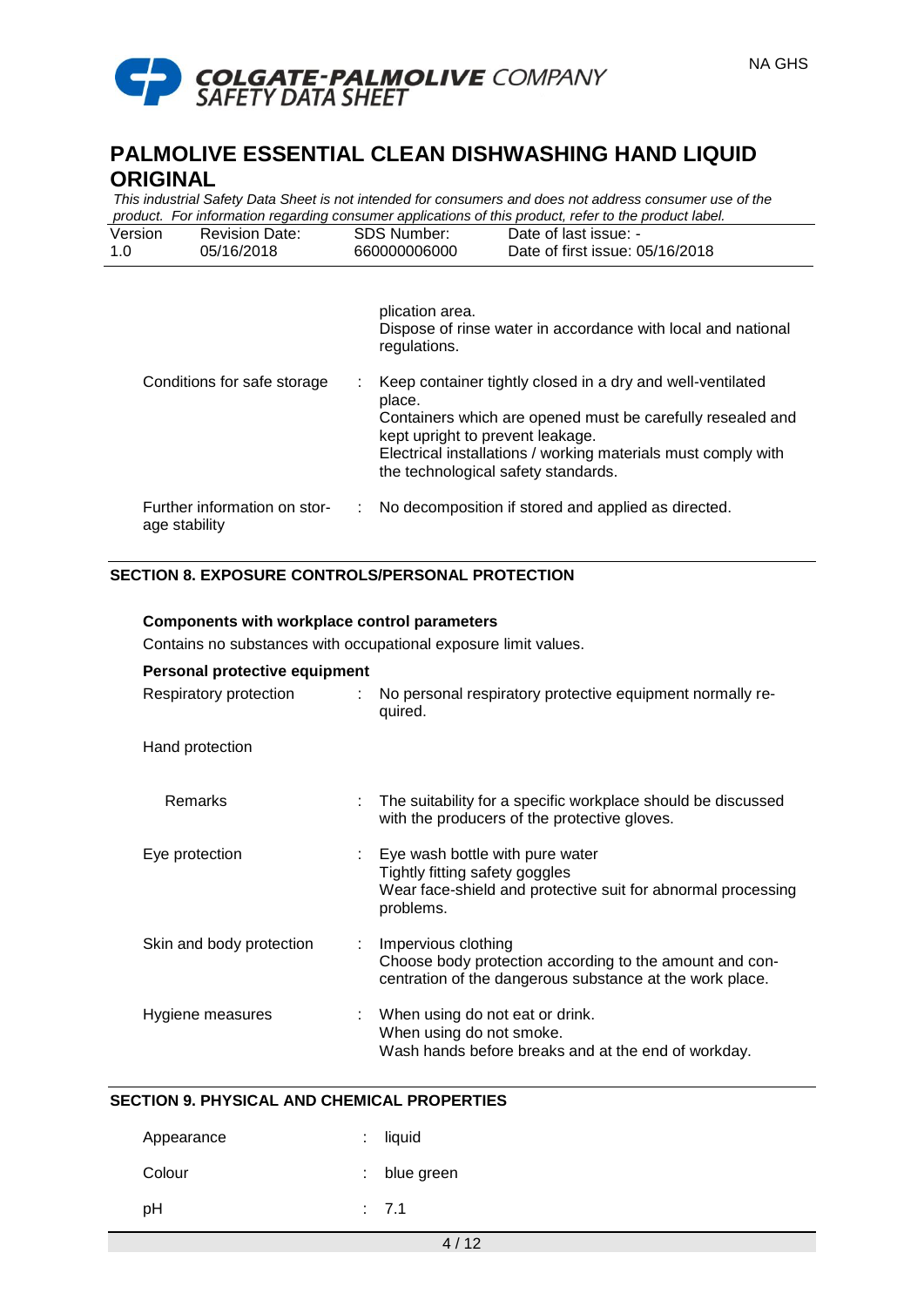

*This industrial Safety Data Sheet is not intended for consumers and does not address consumer use of the product. For information regarding consumer applications of this product, refer to the product label.*

| Version | <b>Revision Date:</b> | SDS Number:  | Date of last issue: -           |
|---------|-----------------------|--------------|---------------------------------|
| -1.0    | 05/16/2018            | 660000006000 | Date of first issue: 05/16/2018 |

Flash point : > 200 °F / > 93 °C

### **SECTION 10. STABILITY AND REACTIVITY**

| Reactivity          |    | No decomposition if stored and applied as directed.                                  |
|---------------------|----|--------------------------------------------------------------------------------------|
| Chemical stability  | ÷. | No decomposition if stored and applied as directed.                                  |
| tions               |    | Possibility of hazardous reac- : No decomposition if stored and applied as directed. |
| Conditions to avoid |    | No data available                                                                    |

# **SECTION 11. TOXICOLOGICAL INFORMATION**

# **Acute toxicity**

Not classified based on available information.

# **Product:**

| Acute oral toxicity   | : Acute toxicity estimate: $> 5,000$ mg/kg<br>Method: Calculation method            |
|-----------------------|-------------------------------------------------------------------------------------|
| Acute dermal toxicity | $\therefore$ Acute toxicity estimate: $>$ 5,000 mg/kg<br>Method: Calculation method |

#### **Components:**

#### **AMMONIUM LAURYL SULFATE:**

| Acute oral toxicity       | : Remarks: No data available |
|---------------------------|------------------------------|
| Acute inhalation toxicity | : Remarks: No data available |
| Acute dermal toxicity     | : Remarks: No data available |

### **AMMONIUM LAURETH SULFATE:**

| Acute oral toxicity       | : LD50 (Rat): 630 mg/kg<br>Method: No information available.     |
|---------------------------|------------------------------------------------------------------|
| Acute inhalation toxicity | : Remarks: No data available                                     |
| Acute dermal toxicity     | : LD50 (Rat): $> 2,000$ mg/kg<br>Method: OECD Test Guideline 402 |

#### **SODIUM CHLORIDE:**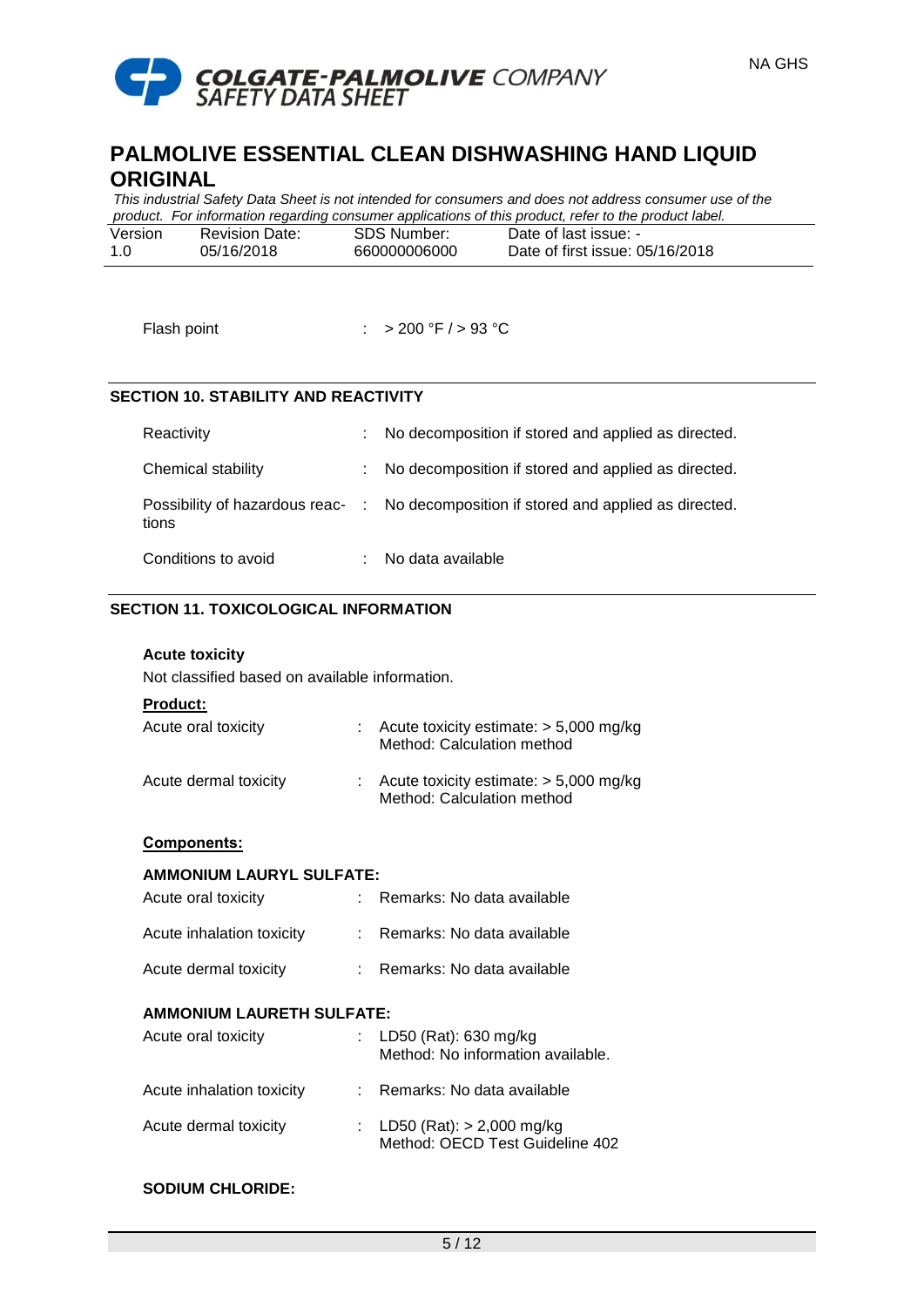

*This industrial Safety Data Sheet is not intended for consumers and does not address consumer use of the product. For information regarding consumer applications of this product, refer to the product label.*

| Version | <b>Revision Date:</b> | SDS Number:  | Date of last issue: -           |
|---------|-----------------------|--------------|---------------------------------|
| 1.0     | 05/16/2018            | 660000006000 | Date of first issue: 05/16/2018 |
|         |                       |              |                                 |

| Acute inhalation toxicity | : $LC50$ (Rabbit): $> 42$ mg/l<br>Exposure time: 1 h<br>Test atmosphere: No information available.<br>Method: No information available. |
|---------------------------|-----------------------------------------------------------------------------------------------------------------------------------------|
| Acute dermal toxicity     | : LD50 (Rabbit): $> 10.000$ mg/kg                                                                                                       |

| <b>TUULU UUTTIU LUAIUILY</b> | $L$ DJO (MaDDIL). $> 10,000$ Highly |
|------------------------------|-------------------------------------|
|                              | Method: No information available.   |
|                              |                                     |

Acute oral toxicity : LD50 (Rat): 3,550 mg/kg

### **LAURAMIDOPROPYLDIMETHYLAMINE OXIDE:**

| Acute oral toxicity       | : LC50 (Rat): 500 - 1,000 mg/kg<br>Method: OECD Test Guideline 423 |
|---------------------------|--------------------------------------------------------------------|
| Acute inhalation toxicity | : Remarks: No data available                                       |
| Acute dermal toxicity     | : LC50 (Rat): $> 2,000$ mg/kg<br>Method: OECD Test Guideline 402   |

# **Skin corrosion/irritation**

Not classified based on available information.

### **Components:**

| <b>AMMONIUM LAURYL SULFATE:</b>     |                         |
|-------------------------------------|-------------------------|
| Result                              | Severe skin irritation  |
| <b>AMMONIUM LAURETH SULFATE:</b>    |                         |
| Result                              | Severe skin irritation  |
| <b>SODIUM CHLORIDE:</b>             |                         |
| Result                              | No skin irritation      |
| LAURAMIDOPROPYLDIMETHYLAMINE OXIDE: |                         |
| <b>Species</b>                      | Rabbit                  |
| Exposure time                       | 4 h                     |
| Method                              | OECD Test Guideline 404 |
| Result                              | Mild skin irritation    |

# **Serious eye damage/eye irritation**

Causes serious eye irritation.

# **Components:**

# **AMMONIUM LAURYL SULFATE:**

Result : irritating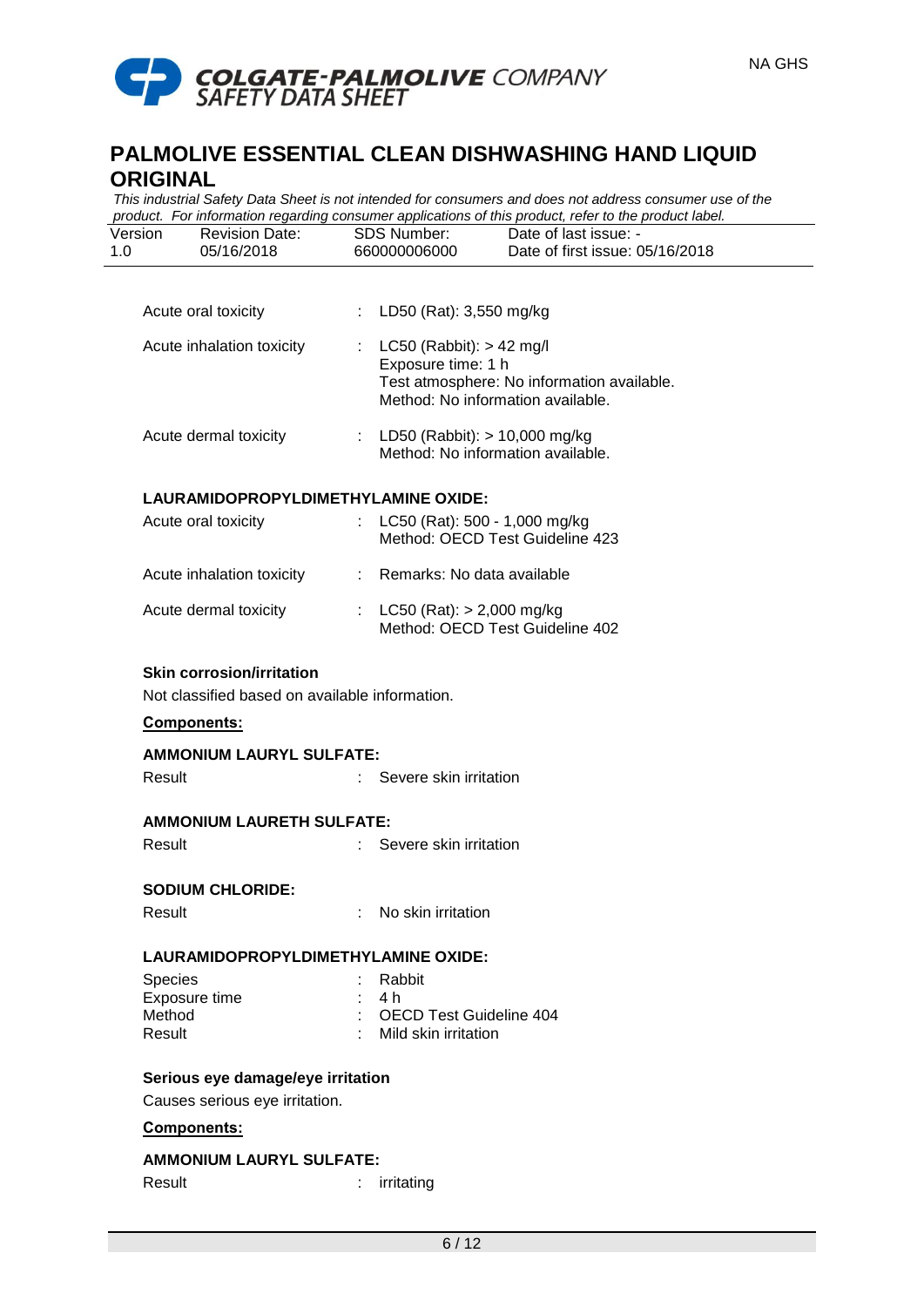

*This industrial Safety Data Sheet is not intended for consumers and does not address consumer use of the product. For information regarding consumer applications of this product, refer to the product label.*

| Version | <b>Revision Date:</b> | SDS Number:  | Date of last issue: -           |
|---------|-----------------------|--------------|---------------------------------|
| 1.0     | 05/16/2018            | 660000006000 | Date of first issue: 05/16/2018 |

### **AMMONIUM LAURETH SULFATE:**

| Result |  | Irritation to eyes, reversing within 21 days |  |  |  |
|--------|--|----------------------------------------------|--|--|--|
|--------|--|----------------------------------------------|--|--|--|

#### **SODIUM CHLORIDE:**

Result : Mild eye irritation

### **LAURAMIDOPROPYLDIMETHYLAMINE OXIDE:**

| <b>Species</b> | : Rabbit                                       |
|----------------|------------------------------------------------|
| Result         | : Irritation to eyes, reversing within 21 days |
| Exposure time  | $\cdot$ 1 h                                    |
| Method         | : OECD Test Guideline 405                      |

### **Respiratory or skin sensitisation**

#### **Skin sensitisation**

Not classified based on available information.

#### **Respiratory sensitisation**

Not classified based on available information.

# **Components:**

#### **AMMONIUM LAURYL SULFATE:**

| Exposure routes | : Inhalation      |
|-----------------|-------------------|
| Remarks         | No data available |
| Exposure routes | : Dermal          |
| Remarks         | No data available |

#### **AMMONIUM LAURETH SULFATE:**

| Exposure routes<br><b>Remarks</b> | $:$ Inhalation<br>: No data available          |
|-----------------------------------|------------------------------------------------|
| Exposure routes<br>Result         | : Dermal<br>Does not cause skin sensitisation. |

#### **SODIUM CHLORIDE:**

| Exposure routes<br><b>Remarks</b> | : Inhalation<br>: No data available              |
|-----------------------------------|--------------------------------------------------|
| Exposure routes<br>Result         | : Dermal<br>: Does not cause skin sensitisation. |

#### **LAURAMIDOPROPYLDIMETHYLAMINE OXIDE:**

| Exposure routes | : Inhalation      |
|-----------------|-------------------|
| Remarks         | No data available |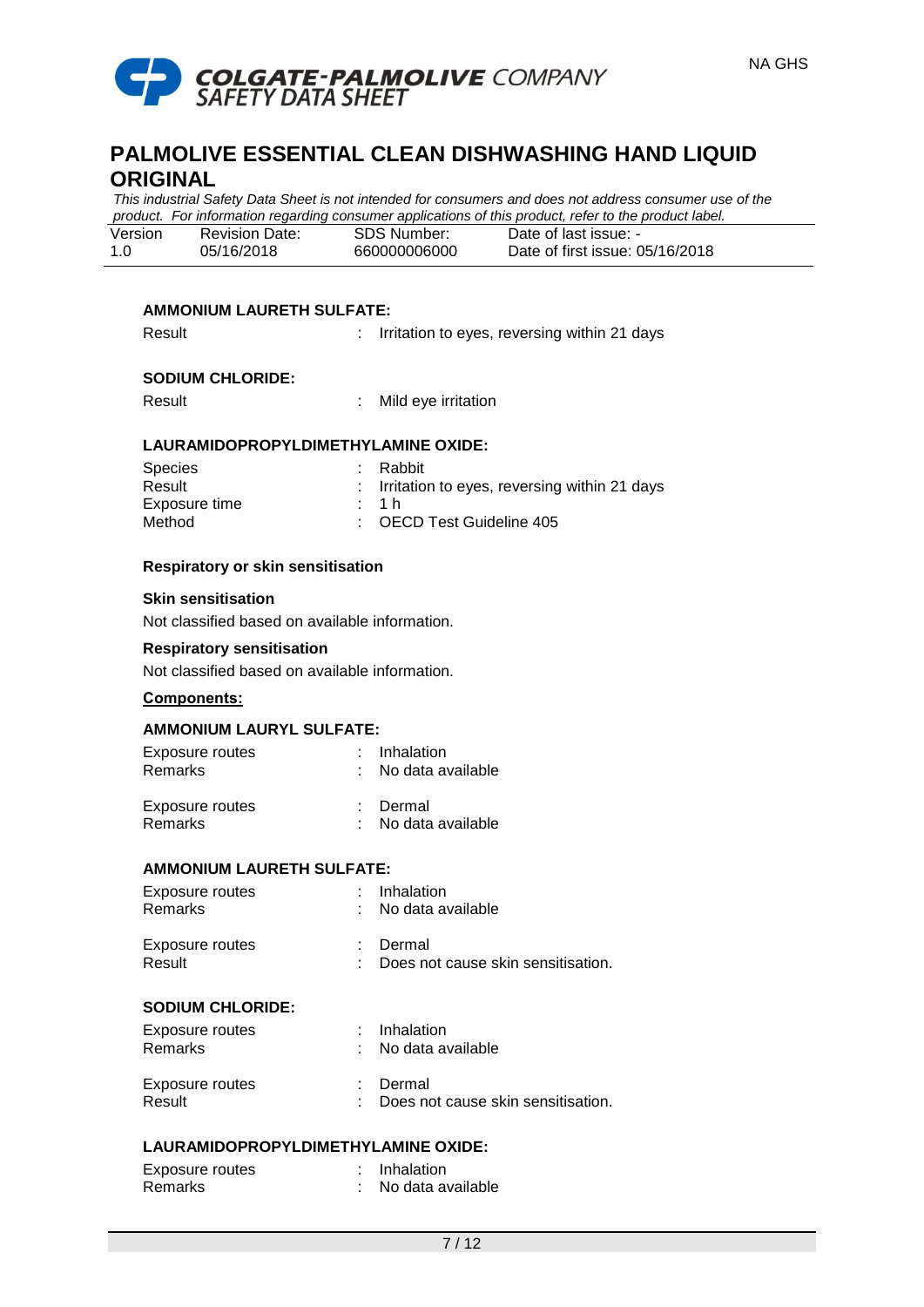

*This industrial Safety Data Sheet is not intended for consumers and does not address consumer use of the product. For information regarding consumer applications of this product, refer to the product label.*

| Version | <b>Revision Date:</b> | SDS Number:  | Date of last issue: -           |
|---------|-----------------------|--------------|---------------------------------|
| -1.0    | 05/16/2018            | 660000006000 | Date of first issue: 05/16/2018 |

| Exposure routes<br>Species | : Dermal<br>$\therefore$ Guinea pig  |
|----------------------------|--------------------------------------|
| Method                     | : OECD Test Guideline 406            |
| Result                     | : Does not cause skin sensitisation. |

### **Germ cell mutagenicity**

Not classified based on available information.

# **Carcinogenicity**

Not classified based on available information.

**IARC** No component of this product present at levels greater than or equal to 0.1% is identified as probable, possible or confirmed human carcinogen by IARC.

### **OSHA** No component of this product present at levels greater than or equal to 0.1% is on OSHA's list of regulated carcinogens.

**NTP** No component of this product present at levels greater than or equal to 0.1% is identified as a known or anticipated carcinogen by NTP.

# **Reproductive toxicity**

Not classified based on available information.

# **STOT - single exposure**

Not classified based on available information.

# **STOT - repeated exposure**

Not classified based on available information.

#### **Aspiration toxicity**

Not classified based on available information.

# **Further information**

#### **Product:**

Remarks : This product has not been tested as a whole. However, this formula was reviewed by expert toxicologists in the Product Safety Assurance Department of Colgate-Palmolive and is determined to be safe for its intended use. This review has taken into consideration available safety-related information including information on individual ingredients, similar formulas and potential ingredient interactions. This review is a component of the hazard determination used to prepare the statements in Section 3 of the SDS.

# **SECTION 12. ECOLOGICAL INFORMATION**

The product has not been tested as a whole for environmental toxicity. However, environmental information on the ingredients in this product have been reviewed by the Environmental Occupational Health and Safety group of Colgate-Palmolive and determined to have an acceptable environmental profile. This evaluation is based on available information on individual ingredients, interactions of in-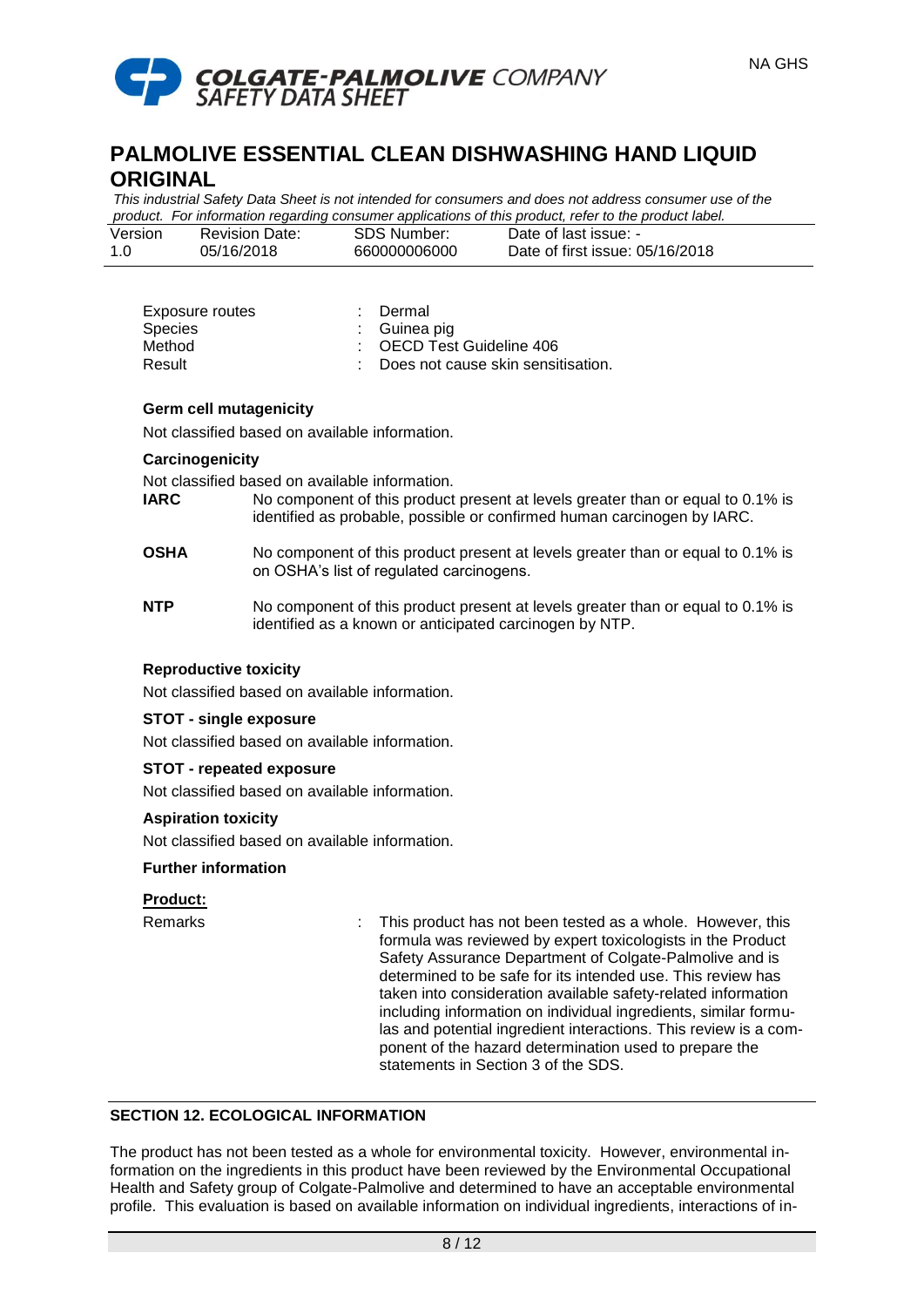

| This industrial Safety Data Sheet is not intended for consumers and does not address consumer use of the |                       |              |                                 |  |  |
|----------------------------------------------------------------------------------------------------------|-----------------------|--------------|---------------------------------|--|--|
| product. For information regarding consumer applications of this product, refer to the product label.    |                       |              |                                 |  |  |
| Version                                                                                                  | <b>Revision Date:</b> | SDS Number:  | Date of last issue: -           |  |  |
| 1.0                                                                                                      | 05/16/2018            | 660000006000 | Date of first issue: 05/16/2018 |  |  |

gredients, and similar ingredients. Biodegradability claims are supported by data on ingredients (i.e., surfactants are biodegradable).

# **SECTION 13. DISPOSAL CONSIDERATIONS**

| <b>Disposal methods</b> |                                                                                                                                                                                                                          |
|-------------------------|--------------------------------------------------------------------------------------------------------------------------------------------------------------------------------------------------------------------------|
| Waste from residues     | The product should not be allowed to enter drains, water<br>courses or the soil.<br>Do not contaminate ponds, waterways or ditches with chemi-<br>cal or used container.<br>Send to a licensed waste management company. |
| Contaminated packaging  | : Empty remaining contents.<br>Dispose of as unused product.<br>Do not re-use empty containers.                                                                                                                          |

### **SECTION 14. TRANSPORT INFORMATION**

| DOT        |                |
|------------|----------------|
|            | Not regulated. |
| <b>TDG</b> |                |
|            | Not regulated. |
| IATA       |                |
|            | Not regulated. |
| IMDG       |                |
|            | Not regulated. |
| ADR        |                |
|            | Not regulated. |
|            |                |

# **SECTION 15. REGULATORY INFORMATION**

# **EPCRA - Emergency Planning and Community Right-to-Know Act**

#### **CERCLA Reportable Quantity**

| Components                                                             | CAS-No.   |       | Component RQ   Calculated product RQ |
|------------------------------------------------------------------------|-----------|-------|--------------------------------------|
|                                                                        |           | (lbs) | (Ibs)                                |
| SODIUM HYDROXIDE                                                       | 1310-73-2 | 1000  |                                      |
| $\star$ . Ostailata il DO sinas ala nascanaliti attakelela innosa Kadr |           |       |                                      |

\*: Calculated RQ exceeds reasonably attainable upper limit.

#### **SARA 304 Extremely Hazardous Substances Reportable Quantity**

| Components           | CAS-No.   |       | Component RQ   Calculated product RQ |
|----------------------|-----------|-------|--------------------------------------|
|                      |           | (lbs) | (lbs)                                |
| <b>SULFURIC ACID</b> | 7664-93-9 | 1000  |                                      |

\*: Calculated RQ exceeds reasonably attainable upper limit.

# **SARA 302 Extremely Hazardous Substances Threshold Planning Quantity**

This material does not contain any components with a section 302 EHS TPQ.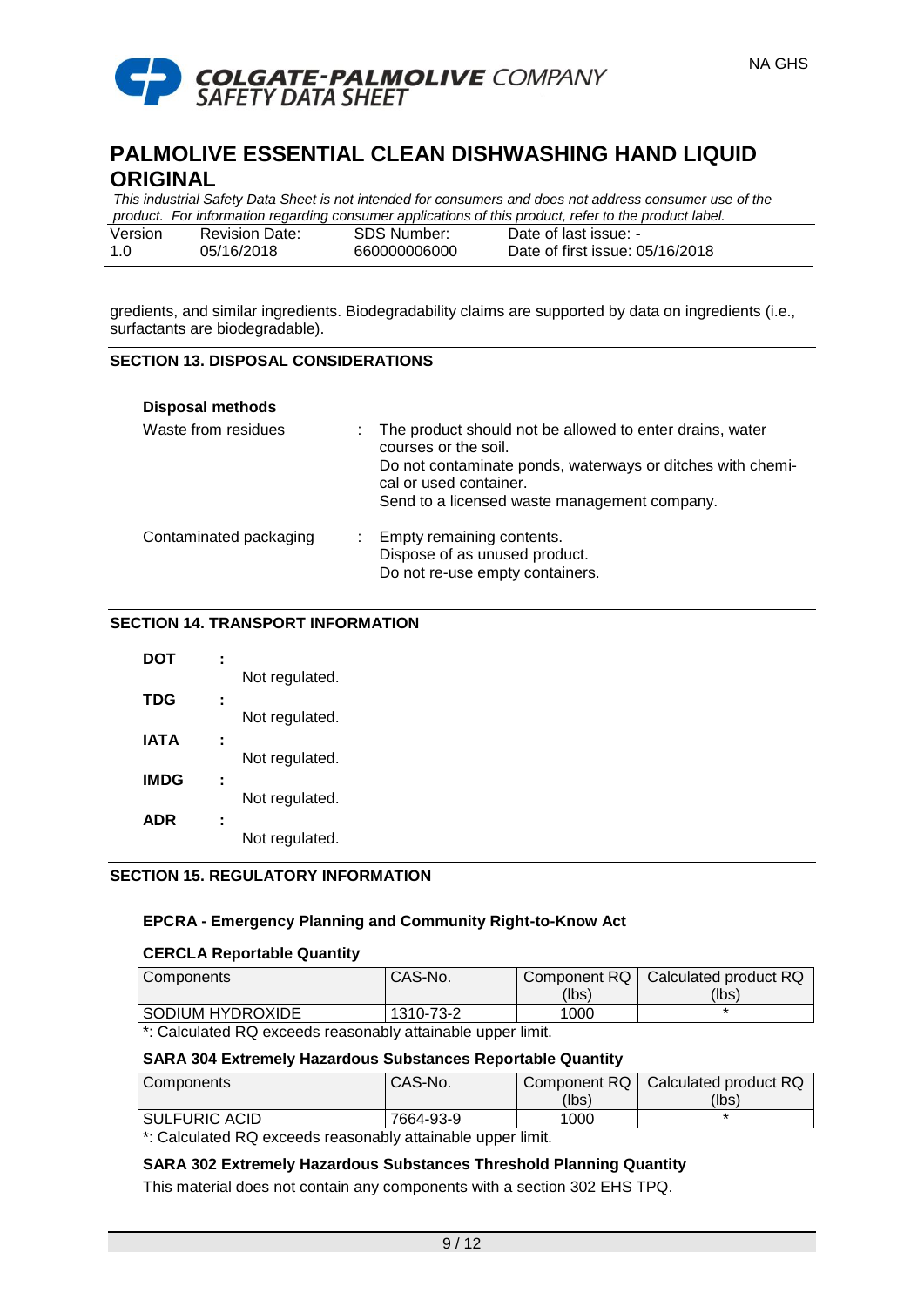

*This industrial Safety Data Sheet is not intended for consumers and does not address consumer use of the product. For information regarding consumer applications of this product, refer to the product label.*

| Version | <b>Revision Date:</b> | SDS Number:  | Date of last issue: -           |
|---------|-----------------------|--------------|---------------------------------|
| 1.0     | 05/16/2018            | 660000006000 | Date of first issue: 05/16/2018 |

| SARA 311/312 Hazards | Serious eye damage or eye irritation |
|----------------------|--------------------------------------|
|                      |                                      |

**SARA 313** : This material does not contain any chemical components with known CAS numbers that exceed the threshold (De Minimis) reporting levels established by SARA Title III, Section 313.

# **Clean Air Act**

This product neither contains, nor was manufactured with a Class I or Class II ODS as defined by the U.S. Clean Air Act Section 602 (40 CFR 82, Subpt. A, App.A + B).

This product does not contain any hazardous air pollutants (HAP), as defined by the U.S. Clean Air Act Section 112 (40 CFR 61).

This product does not contain any chemicals listed under the U.S. Clean Air Act Section 112(r) for Accidental Release Prevention (40 CFR 68.130, Subpart F).

This product does not contain any chemicals listed under the U.S. Clean Air Act Section 111 SOCMI Intermediate or Final VOC's (40 CFR 60.489).

# **Clean Water Act**

The following Hazardous Substances are listed under the U.S. CleanWater Act, Section 311, Table 116.4A:

| SODIUM HYDROXIDE | 1310-73-2 |
|------------------|-----------|
| SULFURIC ACID    | 7664-93-9 |
|                  |           |

The following Hazardous Chemicals are listed under the U.S. CleanWater Act, Section 311, Table 117.3:

| SODIUM HYDROXIDE     | 1310-73-2 |
|----------------------|-----------|
| <b>SULFURIC ACID</b> | 7664-93-9 |

This product does not contain any toxic pollutants listed under the U.S. Clean Water Act Section 307

# **US State Regulations**

| <b>Massachusetts Right To Know</b>                  |                        |
|-----------------------------------------------------|------------------------|
| TRISODIUM NITRILOTRIACETATE<br><b>SULFURIC ACID</b> | 5064-31-3<br>7664-93-9 |
| Pennsylvania Right To Know                          |                        |
| <b>WATER</b>                                        | 7732-18-5              |
| AMMONIUM LAURYL SULFATE                             | 2235-54-3              |
| <b>AMMONIUM SULFATE</b>                             | 7783-20-2              |
| <b>SODIUM SULFATE</b>                               | 7757-82-6              |
|                                                     |                        |

#### **The components of this product are reported in the following inventories:**

TSCA : All ingredients in this product are listed on the TSCA Inventory or are not required to be listed on the TSCA Inventory.

# **TSCA list**

No substances are subject to a Significant New Use Rule.

No substances are subject to TSCA 12(b) export notification requirements.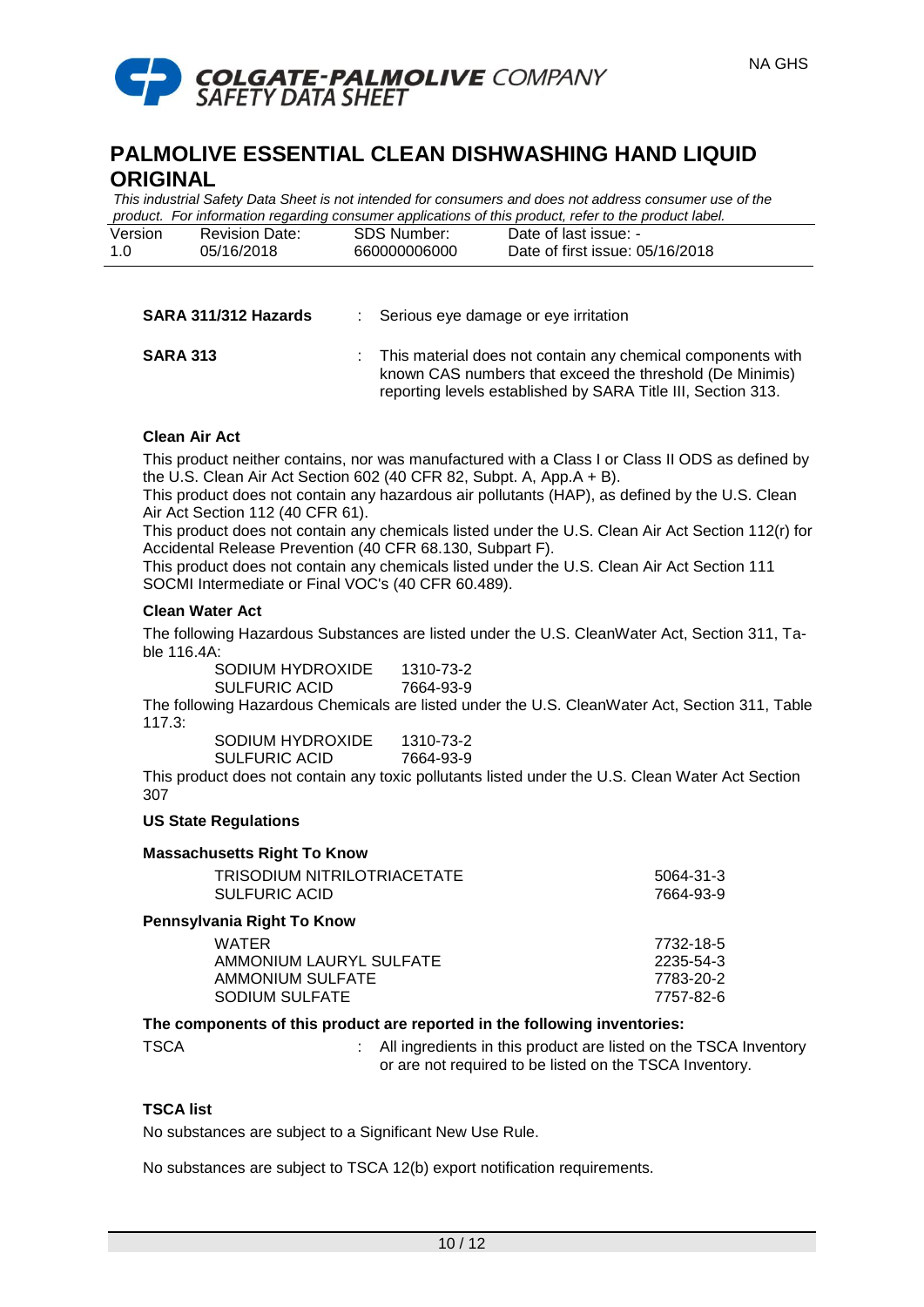

*This industrial Safety Data Sheet is not intended for consumers and does not address consumer use of the product. For information regarding consumer applications of this product, refer to the product label.* Version Revision Date: 05/16/2018 SDS Number: 660000006000 Date of last issue: - Date of first issue: 05/16/2018

# **SECTION 16. OTHER INFORMATION**

1.0

### **Full text of other abbreviations**

AICS - Australian Inventory of Chemical Substances; ASTM - American Society for the Testing of Materials; bw - Body weight; CERCLA - Comprehensive Environmental Response, Compensation, and Liability Act; CMR - Carcinogen, Mutagen or Reproductive Toxicant; DIN - Standard of the German Institute for Standardisation; DOT - Department of Transportation; DSL - Domestic Substances List (Canada); ECx - Concentration associated with x% response; EHS - Extremely Hazardous Substance; ELx - Loading rate associated with x% response; EmS - Emergency Schedule; ENCS - Existing and New Chemical Substances (Japan); ErCx - Concentration associated with x% growth rate response; ERG - Emergency Response Guide; GHS - Globally Harmonized System; GLP - Good Laboratory Practice; HMIS - Hazardous Materials Identification System; IARC - International Agency for Research on Cancer; IATA - International Air Transport Association; IBC - International Code for the Construction and Equipment of Ships carrying Dangerous Chemicals in Bulk; IC50 - Half maximal inhibitory concentration; ICAO - International Civil Aviation Organization; IECSC - Inventory of Existing Chemical Substances in China; IMDG - International Maritime Dangerous Goods; IMO - International Maritime Organization; ISHL - Industrial Safety and Health Law (Japan); ISO - International Organisation for Standardization; KECI - Korea Existing Chemicals Inventory; LC50 - Lethal Concentration to 50 % of a test population; LD50 - Lethal Dose to 50% of a test population (Median Lethal Dose); MARPOL - International Convention for the Prevention of Pollution from Ships; MSHA - Mine Safety and Health Administration; n.o.s. - Not Otherwise Specified; NFPA - National Fire Protection Association; NO(A)EC - No Observed (Adverse) Effect Concentration; NO(A)EL - No Observed (Adverse) Effect Level; NOELR - No Observable Effect Loading Rate; NTP - National Toxicology Program; NZIoC - New Zealand Inventory of Chemicals; OECD - Organization for Economic Co-operation and Development; OPPTS - Office of Chemical Safety and Pollution Prevention; PBT - Persistent, Bioaccumulative and Toxic substance; PICCS - Philippines Inventory of Chemicals and Chemical Substances; (Q)SAR - (Quantitative) Structure Activity Relationship; RCRA - Resource Conservation and Recovery Act; REACH - Regulation (EC) No 1907/2006 of the European Parliament and of the Council concerning the Registration, Evaluation, Authorisation and Restriction of Chemicals; RQ - Reportable Quantity; SADT - Self-Accelerating Decomposition Temperature; SARA - Superfund Amendments and Reauthorization Act; SDS - Safety Data Sheet; TCSI - Taiwan Chemical Substance Inventory; TSCA - Toxic Substances Control Act (United States); UN - United Nations; UNRTDG - United Nations Recommendations on the Transport of Dangerous Goods; vPvB - Very Persistent and Very Bioaccumulative